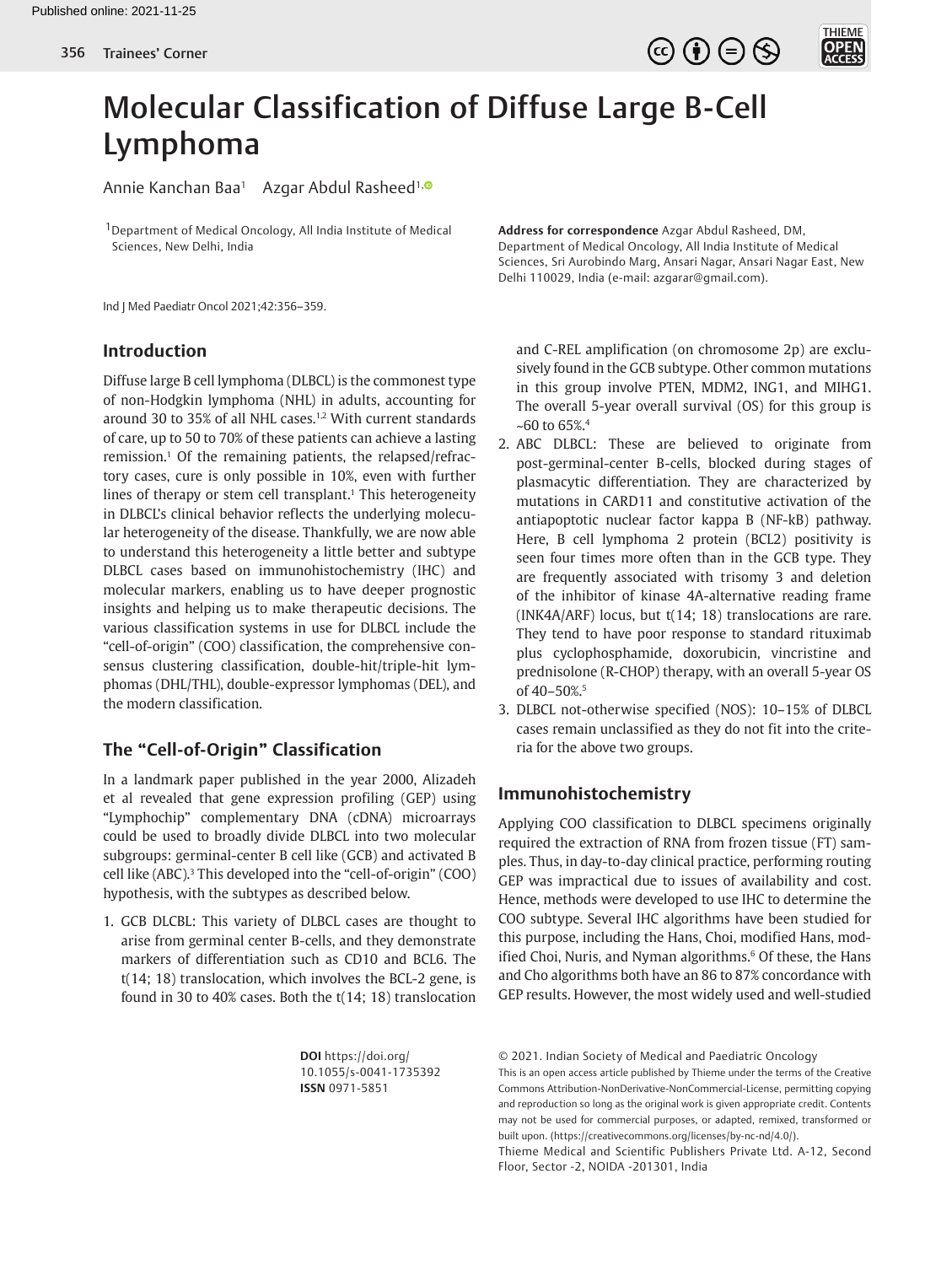

**Fig. 1** The Hans algorithm for classification of diffuse large B cell lymphoma (DLBCL). GCB, germinal-center B cell like.

among these is the Hans algorithm depicted in **►Fig. 1**, which uses IHC stains for CD10, BCL6, and MUM1.<sup>7</sup> The drawbacks associated with such IHC-based classification include issues with subjectivity, reproducibility, and an inability to classify ~10–15% of DLBCL specimens.

Nowadays, more advanced techniques are available that can perform GEP even on formalin-fixed paraffin wax-embedded (FFPE) tissues. One of these is the Lymph2Cx NanoString nCounter gene expression system that looks at the gene expression profile of 20 genes.<sup>8</sup> It offers several advantages, such as a higher concordance with FT-GEP results than any of the IHC algorithms, a faster turn-around time (<36 hours), and is more robust.

#### **Therapeutic Implications of the COO Classification**

Several studies have explored whether the poor prognosis of ABC-DLBCLs can be overcome by modifying therapy. Notable among them, the phase III REMoDL-B study did not show any progression-free survival (PFS) benefit in both the ABC or GCB subgroups with the addition of bortezomib to standard R-CHOP therapy.9 The 30-month PFS was 70.1% with R-CHOP alone versus 74.3% R-CHOP plus bortezomib (hazard ratio [HR]: 0.86; 95% confidence interval [CI]:0.65–1.13; *p* = 0.28).<sup>9</sup> The phase III PHOENIX study, which studied R-CHOP alone versus Ibrutinib plus R-CHOP in non-GCB DLBCL, found no significant difference in event-free survival (EFS) between the two arms (HR: 0.934; 95% CI: 0.726–1.2, *p* = 0.59).10 The phase III ROBUST trial that evaluated the addition of lenalidomide to R-CHOP in the management of ABC DLBCL was also a failure (HR: 0.85; 95% CI: 0.63–1.14, *p* = 0.59).11

### **Comprehensive Consensus Clustering**

This is an alternative transcriptional profiling that groups DLBCL into subtypes that are distinct from the COO classification. By using whole genome arrays, comprehensive consensus clustering (CCC) classifies DLBCL into three subtypes: the B cell receptor/proliferation (BCR/proliferation) cluster, the oxidative phosphorylation (OxPhos) cluster, and the host response (HR) cluster.12 This classification highlights the importance of host inflammatory responses and the tumor

microenvironment in DLBCL, but is currently of limited clinical utility.

## **Double-Hit/Triple-Hit Lymphoma and Double-Expressor Lymphoma**

The most common cytogenetic abnormalities seen in DLBCL involve the C-MYC, BCL2, and BCL6 proto-oncogenes. These genetic rearrangements can be identified by fluorescent in situ hybridization (FISH). DLBCL with translocations involving the MYC gene and BCL2 and/or BCL6 are termed DHL, while the presence of all three is termed THL. In the 2016 World Health Organization (WHO) classification, they have been recognized as a distinct entity: high-grade B cell lymphoma with translocations involving MYC and BCL-2 or BCL-6.<sup>2</sup> They have an aggressive nature and have inferior outcomes with standard R-CHOP therapy. DHL are predominantly of the GCB subtype. Studies utilizing RNA sequencing have found a subgroup of DLBCL with a specific double-hit signature (DHITSig). In one study, 27% of the GCB DLBCLs had the DHITSig, but only half were classifiable as DHL.<sup>13</sup>

The increased cell-surface expression of MYC and BCL2 proteins, identifiable by immunochemistry, defines another subgroup: DEL. The DEL and DHL subgroups are not identical. DELs constitute one-third of de novo cases and have intermediate prognosis. DELs usually fall within the non-GCB category; however, the adverse prognosis is independent of COO.

## **Genetic and Transcriptional Heterogeneity: The Modern Classification**

As stated earlier, the IHC algorithms are useful, but have certain drawbacks. More precise characterization at the genomic level is possible, helping us to better understand the recurrent molecular aberrations in DLBCL. Multiplatform analysis using techniques such as exome and transcriptome sequencing, targeted amplicon resequencing, and array-based copy number analysis can now be used to classify DLBCL, as done in separate studies at the National Cancer Institute (NCI) and Harvard.14,15 These studies highlight the heterogeneity of the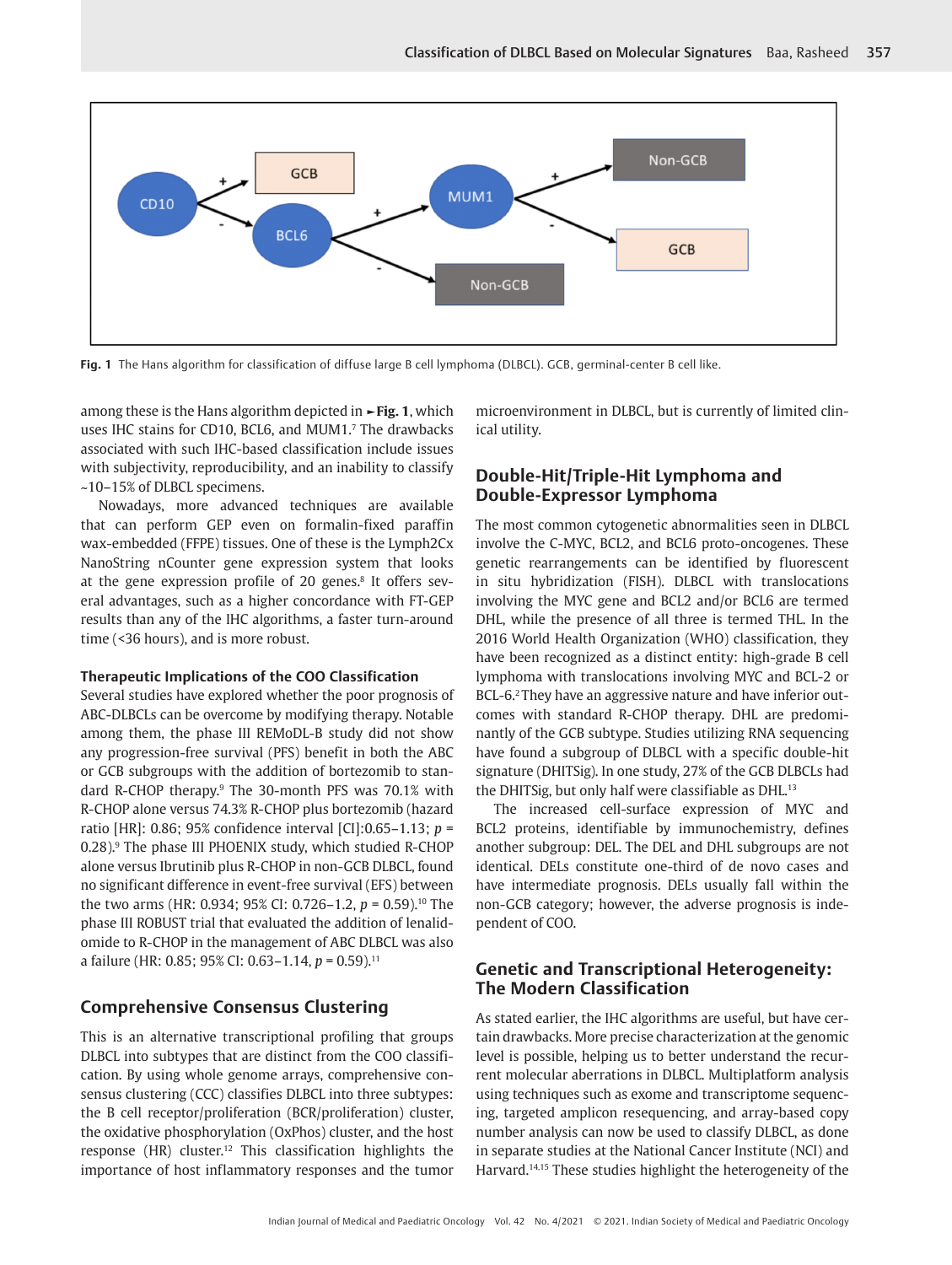subtypes in the COO classification. The studies also bring out the importance of capturing somatic copy number alterations (SCNAs) and structural variants (SVs) in identifying differences in gene expression. However, despite their advantages, such multiplatform analyses have too long a turnaround time for an aggressive disease like DLBCL.

Schmitz et al at the NCI described the resequencing of 372 genes to identify recurrent aberrations.1,14 Four major subtypes were identified by the co-occurrence of specific genetic events: MCD (MYD88L265P and CD79B double mutations), BN2 (NOTCH2 mutations/BCL6 fusions), N1(NOTCH1 mutations), and EZB (EZH2 mutations/BCL2 translocations). These subtypes are shown in **►Table 1**. The differences in molecular signatures between these groups corresponded to varied outcomes and response to chemoimmunotherapy.14 Another study at Harvard described a new classification (explained in **►Table 2** highlighting five robust clusters (C1-C5) based on extensive genomic analysis of 304 DLBCL cases.15 Cluster 1 (C1) indicates a low-risk group in ABC subtype, and is associated with NOTCH2 mutations (overlapping features with BN2 according to NCI cohort) and portends a good prognosis. Cluster 2 (C2) is independent of COO and is characterized by TP53 inactivation and CDKN2A deletion. Cluster 3 (C3) represents a high-risk group within the GCB subtype while cluster 5 (C5) is a high-risk group within the ABC subtype; they share common aberrations with the EZB and MCD subtypes, respectively. Cluster 4 (C4) is associated with alterations in multiple histone genes, JAK-STAT/BRAF pathways and immune evasion; generally having favorable outcome.15,16

Based on such modern classification approaches, novel agents targeting dysregulated signaling pathways (NF-κB/BCR/BCL2 signaling; PI3K-AKT-mTOR pathway; epigenetic pathways; bromodomains inhibitors; immune evasion—PD1 and PD-L1) have opened up a new promising dimension for precision medicine in DLBCL.1,16 These targeted therapies in development are highlighted in **Supplementary Table S1** (online only). Potential genetic predictors have also been identified for response to targeted therapy.1,14,16

| Sl. No.        | Subtype                  | <b>Mutations involved</b>                          | Predominant histology<br>type          | 5-Year overall<br>survival rates |
|----------------|--------------------------|----------------------------------------------------|----------------------------------------|----------------------------------|
|                | <b>MCD</b>               | Co-occurrence of MYD88L265P and CD79B<br>mutations | 96% ABC                                | 40%                              |
| $\mathcal{P}$  | BN <sub>2</sub>          | BCL6 fusions and NOTCH2 mutations                  | 41% ABC<br>40% unclassified<br>19% GCB | 67%                              |
| 3              | N <sub>1</sub>           | Based on NOTCH1 mutation                           | 95% ABC<br>5% unclassified             | 27%                              |
| $\overline{4}$ | EZB<br>$(MYC+$ , $MYC-)$ | Based on EZH2 mutations and BCL2<br>translocations | 88% GCB<br>9% unclassified             | 48% MYC +<br>82% MYC-            |
| 5              | ST <sub>2</sub>          | SGK1 and TET2 mutations                            | <b>GCB</b>                             | 84%                              |
| 6              | A53                      | TP53 inactivation/aneuploidy,6q deletion           | ABC                                    | 63%<br>(33% ABC, 100% GCB)       |

Table 1 Molecular classification of DLBCL according to the NCI cohort<sup>1,14</sup>

Abbreviations: ABC, activated B cell-like; BCL6, B cell lymphoma 6 protein; BCR, B cell receptor; DLBCL, diffuse large B cell lymphoma; GCB, germinal center B cell-like; NCI, National Cancer Institute.

|  |  |  |  |  |  |  |  |  |  |  |  | <b>Table 2</b> Molecular classification of DLBCL according to the Harvard cohort <sup>15</sup> |  |  |  |
|--|--|--|--|--|--|--|--|--|--|--|--|------------------------------------------------------------------------------------------------|--|--|--|
|--|--|--|--|--|--|--|--|--|--|--|--|------------------------------------------------------------------------------------------------|--|--|--|

| Subtype              | Key genomic characteristics                                                                                                             | Predominant histology<br>type | <b>Risk</b> |
|----------------------|-----------------------------------------------------------------------------------------------------------------------------------------|-------------------------------|-------------|
| Cluster 1            | BCL-6 SVs<br>٠<br>Alterations in NOTCH-2 signaling pathway<br>٠<br>Mutations in BCL10, TNFAIP3(A20) FAS, B2M, CD70<br>٠                 | ABC                           | Low         |
| Cluster <sub>2</sub> | <b>Biallelic inactivation of TP53</b><br>٠<br>17 <sub>p</sub> copy loss<br>٠<br>CDKN2A and RB1 copy loss<br>٠                           | COO independent               | High        |
| Cluster 3            | BCL <sub>2</sub> SV <sub>s</sub><br>٠<br>Alterations of epigenetic enzymes<br>٠<br>Inactivating mutations and/or copy loss of PTEN<br>٠ | <b>GCB</b>                    | High        |
| Cluster 4            | Alterations in multiple histone genes and JAK/STAT and BRAF<br>٠<br>pathway components                                                  | <b>GCB</b>                    | Low         |
| Cluster 5            | 18q qain<br>٠<br>MYD88L265P, CD79B mutations<br>٠<br>Gains of 3q<br>٠                                                                   | ABC                           | High        |

Abbreviations: ABC, activated B cell like; BCR, B cell receptor; COO, cell of origin; DLBCL, diffuse large B cell lymphoma; GCB, germinal center B cell like; JAK/STAT, Janus kinase/signal transducers and activators of transcription; NF-kB, nuclear factor-kB; OS, overall survival; PI3K, phosphatidylinositol 3-kinase; SV, structural variants.